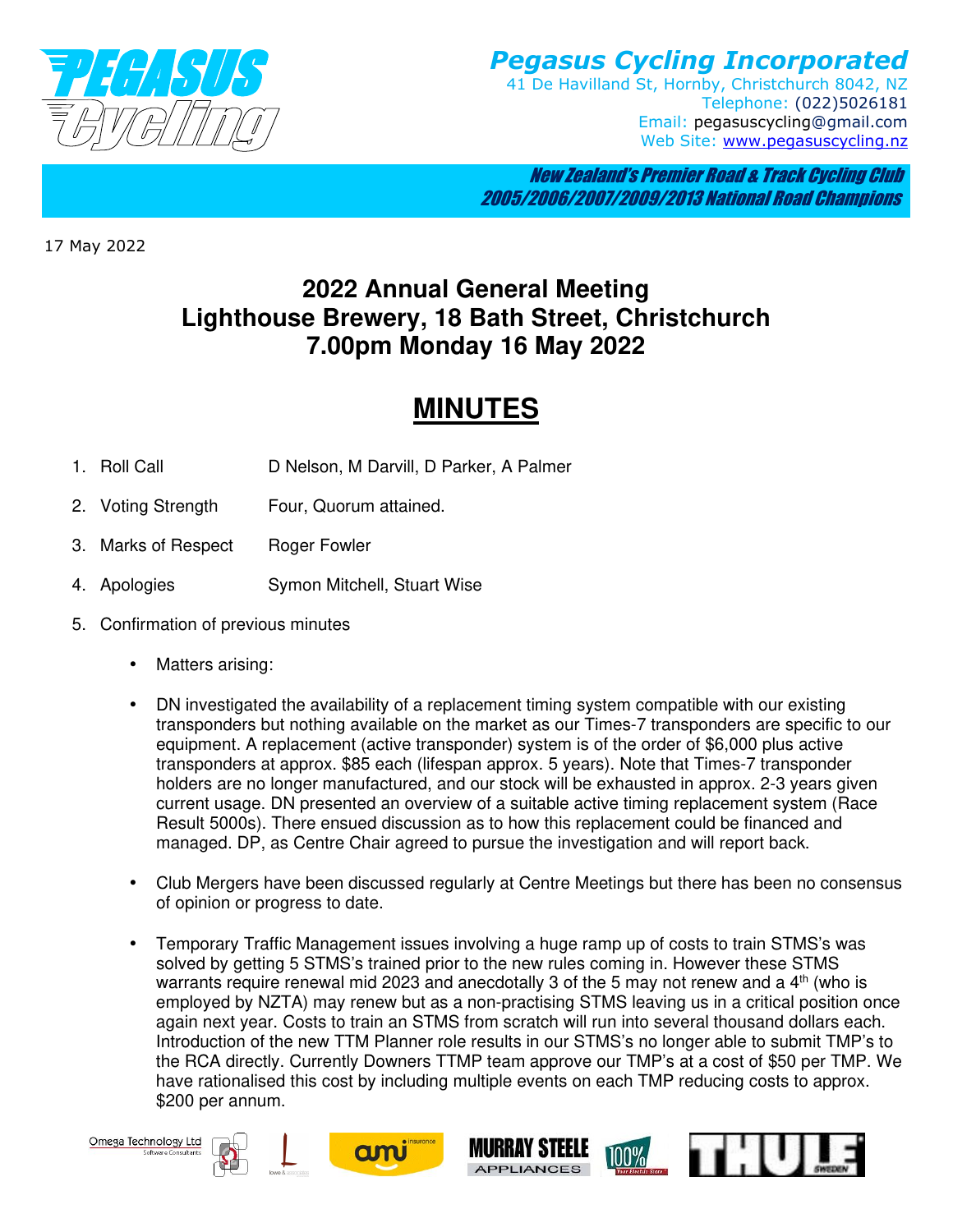- Live broadcasts from events. Technically feasible but no volunteers stepping forward to manage.
- Matters arising discussed and approved, MD/DP
- 6. Adoption of Annual Chairperson's Report. DN presented the report as Secretary, making it very clear that with no nominations for election received, this leaves the club with no elected board members. Report accepted AP/DP
- 7. Adoption of Annual Accounts and Treasurer's Report. MD presented his report showing comparisons for the past 4 years, spelling out a steady decline year on year in revenue with a high proportion of fixed costs. The last operating period included a steep decline in revenue for the reasons spelled out in the Chair Report resulting in a heavy loss for 2021. Report accepted DP/AP.
- 8. Election of Patron, Board Members, Life Members Patron, Vacant, no nominees Position remains vacant Board Members, no nominees. Current incumbents may seek re-election. No candidates for election or reelection hence ALL board positions become vacant. Life Members: Stuart Wise (Rule 5.c (viii)(iii)) DN proposed award to Stuart based upon his 4 years as a board member and his role as club STMS prior to his moved to Australia. Approved unanimous.
- 9. Notices of Motion
	- 9.1 None received
- 10. Rule Changes
	- 10.1 None proposed
- 11. Fee Structure for licencing year 2022/23 None proposed
- 12. General Business

12.1 The future of Pegasus Cycling Incorporated, in the face of declining revenue, loss of key people, and increased compliance (traffic management) was discussed. Repeated requests for volunteers to enable further operations has failed to result in a single volunteer and that has left the club in an untenable situation. In the absence of a viable alternative and with a desire to protect the remaining assets (by keeping them in use by Canterbury cyclists) the meeting approved the proposal to investigate closing the club at the earliest opportunity. It was agreed that, in compliance with club rules and the Companies Office Incorporated Societies Act 1908, and amendments, there will be a Special General Meeting at 7pm Monday 18 July 2022 at Lighthouse Brewery, Bath Street, Christchurch to formally confirm the decision to close the club. To achieve this at the SGM we must present (and gain approval) for a plan to demonstrate the effective disposal of all assets, both material and monetary before we can proceed to the next steps of actually disposing of all assets and applying to Companies Offices for dissolution at dates to be determined. It was noted that this decision may obviously be amended or even discarded should sufficient volunteers be forthcoming prior to the SGM to permit the club to continue operating in a format to be determined. Approved unanimously.

13. Closure. There being no further business, the meeting closed at 2050.